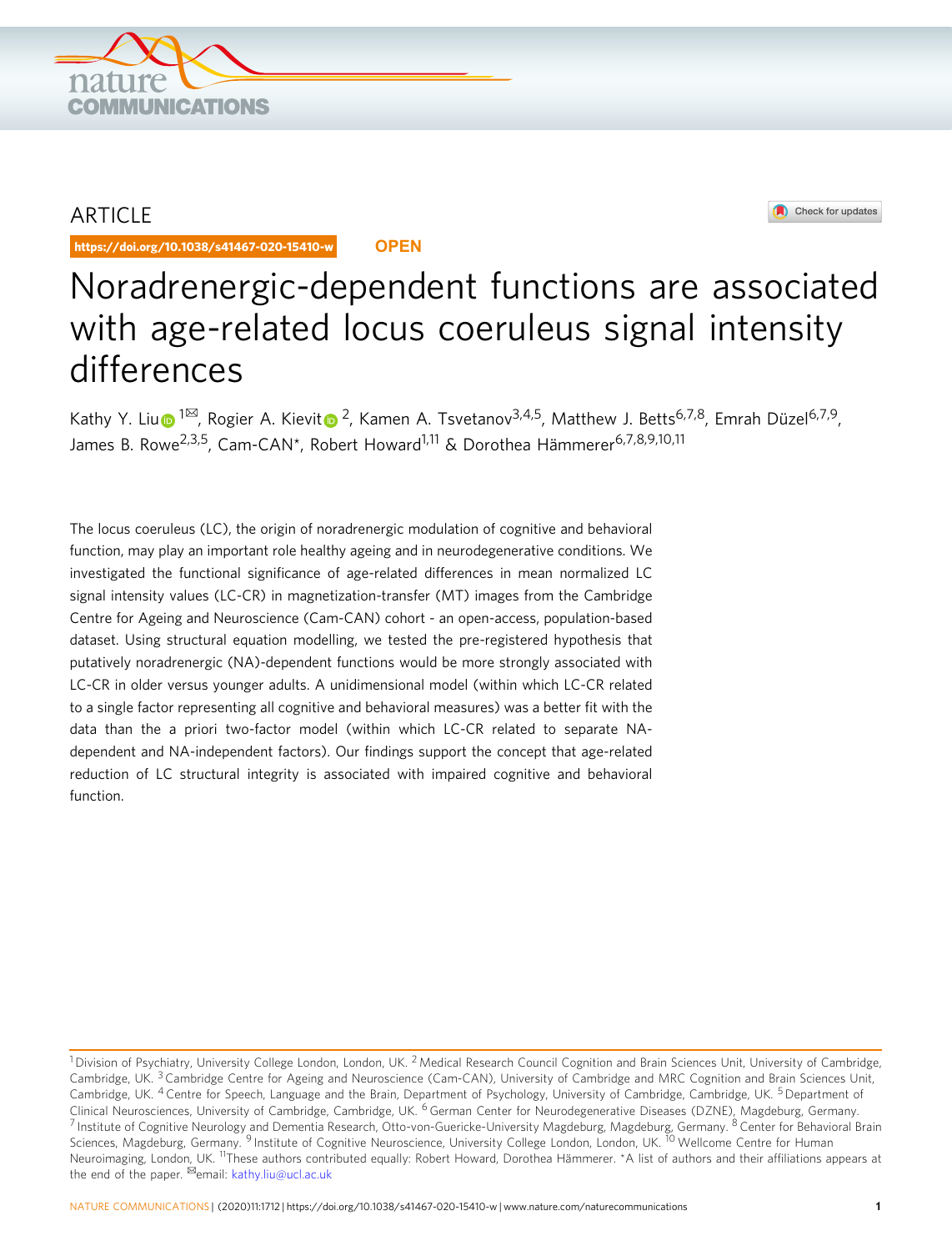he locus coeruleus (LC) is a small, elongated nucleus in the rostral pontine brainstem and is the major origin of noradrenergic (NA) neurons in the central nervous system. The LC–NA system plays an integral role in several autonomic, cognitive, and behavioral functions via connections with widespread areas of the brain and spinal cord<sup>[1](#page-7-0),2</sup>, including wakefulness, pupillary control, anxiogenesis, attention, decision-making, and memory<sup>3</sup>. In vivo T1- or MT-weighted magnetic resonance imaging (MRI) studies have previously associated LC signal intensity (a measure of LC structural integrity) or functional activation with measures of emotional memory<sup>4</sup>, emotional regulation/reactivity<sup>5</sup>, inhibitory control<sup>6,7</sup>, executive function<sup>8,9</sup>, sleep quality<sup>10,11</sup>, episodic memory<sup>12</sup>, heart rate variability  $(HRV)^{13}$ , oddball proces-sing<sup>14</sup>, and attentional selectivity<sup>15,[16](#page-7-0)</sup>.

Alterations in the LC–NA system, such as specific patterns of LC cell loss and changes in LC MRI signal intensity, have been consistently demonstrated in healthy ageing $17-22$  $17-22$  $17-22$  and neurode-generative disorders such as Parkinson's disease<sup>[23](#page-7-0)</sup> and Alzhei-mer's disease<sup>[24](#page-7-0)–[26](#page-7-0)</sup>. That these changes are likely to have functional consequences is supported by converging evidence from postmortem and in vivo studies in older adults, which show a positive relationship between measures of LC integrity and a composite measure of cognitive function $27$ , learning and delayed recall<sup>[12](#page-7-0)</sup>, emotional memory for negative events<sup>[28](#page-7-0)</sup>, and cognitive reserve<sup>20</sup>. However, the sample sizes from these studies have mainly been small (with one exception of  $N = 294^{12}$ ). Given the wide range of cognitive and behavioral functions that are dependent on the LC–NA system, it would be an advantage to consider the relationship between LC integrity, age, and diverse functions within the same cohort and analytical model. This would potentially provide a better understanding of the functional significance of LC–NA integrity differences and improve our understanding of the role of the LC in ageing, and in both presymptomatic and diagnosed neurodegenerative disorders<sup>[29](#page-7-0)</sup>.

LC MRI signal intensity is obtained by exploiting the magnetic properties of neuromelanin, a by-product of noradrenaline production. This endogenous contrast agent accumulates inside the noradrenergic neurons of the LC with increasing age, remains stable between 50 and 80 years, and starts to decline by the ninth decade<sup>17,18</sup>. Thus, it is only likely to provide sufficient signal strength to measure in vivo LC structural integrity in older  $adults<sup>30,31</sup>$  $adults<sup>30,31</sup>$  $adults<sup>30,31</sup>$ . Using a large population-based cross-sectional data set of cognitively normal healthy adults ( $N = 605$ , age range 18–88 years) from the Cambridge Centre for Ageing and Neuroscience  $(Cam-CAN)^{32,33}$ , we previously reported the presence of a quadratic relationship between mean normalized LC MRI signal intensity (LC contrast ratio, or LC CR) and age, the peak occurring around 60 years<sup>[22](#page-7-0)</sup>. A post hoc "two-lines" test provided a breakpoint of 57 years, driven by age-related LC CR decline in the rostral region likely reflecting loss of neuromelanincontaining noradrenergic neurons in the LC. This study analyzes these Cam-CAN participants' cognitive and behavioral outcomes to clarify the functional significance of age-related differences in LC CR.

Assuming that LC MRI signal intensity provides a stronger indirect measure of LC structural integrity in older and not younger adults, we pre-registered our analysis plan [\(https://](https://aspredicted.org/yf6in.pdf) [aspredicted.org/yf6in.pdf](https://aspredicted.org/yf6in.pdf)) to test the hypothesis that in older adults (aged over ~60 years, as determined by our previous analyses $^{22}$ ), LC CR is associated with cognitive and behavioral measures dependent on the NA system. We predict that putatively NA-dependent and NA-independent functions are separable constructs and differentially relate to LC CR, with the former showing a stronger relationship. To test this, we use structural equation modeling (SEM) to compare a second order, multidimensional model (where LC CR is an independent, observed

variable connecting to two latent NA-dependent and NAindependent factors) (Fig. [1](#page-2-0)a) to a unidimensional model (where LC CR relates to a single latent variable representing all cognitive and behavioral measures) (Fig. [1b](#page-2-0)). Cognitive/behavioral factors (measured by variables in the Cam-CAN database) previously demonstrated in vivo to be related to LC–NA system integrity are chosen as NA-dependent variables (emotional memory, emotional reactivity, and response inhibition  $+/$ executive function, sleep quality, and three measures—years of education, verbal intelligence, and occupational complexity representing cognitive reserve), and those not previously proposed or shown to rely on the LC–NA system are included in the NA-independent factor (general intelligence, face recognition, and sentence comprehension). Each of these pre-registered functions correspond to a task or questionnaire in the Cam-CAN database, apart from emotional regulation and emotional memory, which had multiple outcome measures $32,33$  $32,33$  $32,33$ , and we justify the choice of the final variables in our analyses in the Methods section.

We predict that a two-factor model would provide the best fit for the data and that older adults would show a stronger relationship between LC CR and the NA-dependent compared with the NA-independent factor. If the a priori two-factor model survives adjustment for age (by inclusion of age as a second independent observed variable relating to LC CR and the latent variables), this would provide strong evidence of model validity. If the two-factor model shows inadequate fit compared with a simpler unidimensional model, we plan to investigate optimal structure with a more exploratory approach.

In the sample ( $N = 605$ ), the two-factor model performs poorly compared with a unidimensional model, particularly in older adults. We discuss potential reasons for this observation, including the impact of age dedifferentiation and the role of NA in attention and arousal. Consistent with our theoretical framework, the relationship between LC CR and cognitive and behavioral measures is significantly stronger in older than younger adults (and within older adults is stronger in rostral versus caudal LC), which remains the case after adjusting for age. This supports the concept that age-related reduction of LC structural integrity is associated with impaired cognitive and behavioral function.

#### Results

The two-factor vs single-factor model. As the two-factor model showed improved fit after inclusion of executive function, sleep quality, and cognitive reserve variables to the NA-dependent factor, which initially consisted of emotional memory, emotional reactivity, and response inhibition variables ( $AIC<sub>diff</sub> = 7138$ ,  $BIC_{diff} = 7072.5$ ,  $\chi^2$ <sub>diff</sub> = 187.62, df<sub>diff</sub> = 55,  $p < 0.001$  for the  $\chi^2$ test), these outcome measures were all included in subsequent analyses.

Initial CFA analysis showed that in terms of comparative overall fit, the AIC for the two-factor and single-factor models were equivalent (Table [1](#page-2-0)). However, according to the BIC, the simpler model with only one single latent factor for LC-related cognitive and behavioral measures (Fig. [1b](#page-2-0)) provided a better fit than the a priori two-factor model (Fig. [1](#page-2-0)a) ( $BIC<sub>diff</sub> = 10$ ), and the likelihood ratio test suggested that the two-factor model did not significantly improve fit compared with the single-factor model  $(\chi^2_{\text{diff}} = 4.0102, \frac{\text{df}}{\text{diff}} = 2, p = 0.1346 \text{ for the } \chi^2 \text{ test}).$ 

Moreover, although the absolute fit of the two-factor model was acceptable for the data as a whole (Table [1](#page-2-0)), it failed to converge when a subsequent multiple group analysis was performed with age (younger <57 years or older >57 years) as a group variable with factor loadings constrained to be equal across the two groups. This was due to the estimated standardized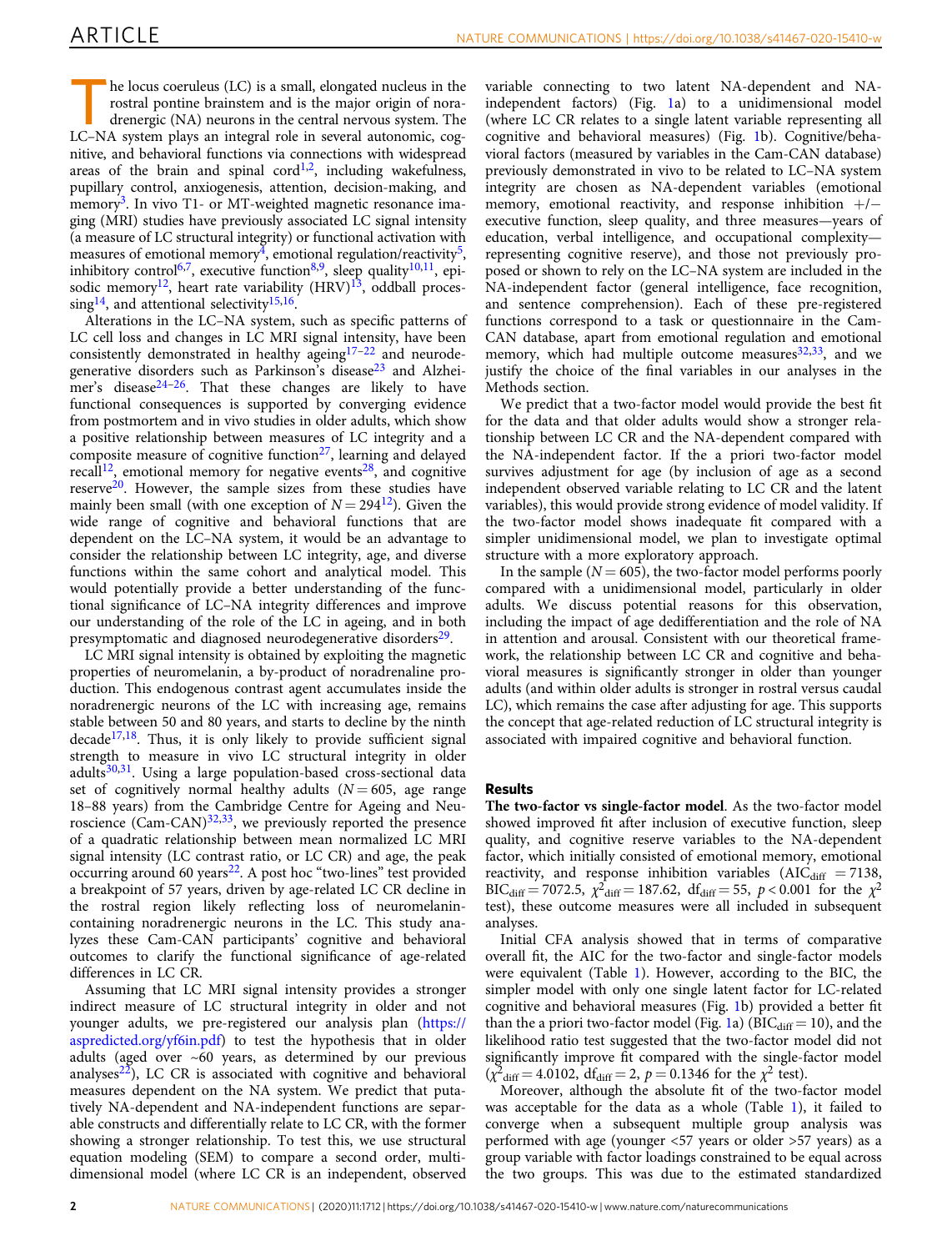<span id="page-2-0"></span>

Fig. 1 The measurement models of LC-dependent function. LC mean normalized LC signal intensity (LC CR), NA-d NA-dependent factor, NA-in NA\_independent factor, Cog single latent factor, EMv emotional source memory—negative valence, EMp emotional implicit memory (priming)—negative valence, EMn emotional object memory—negative valence, SS stop-signal response time (SSRT), ERr emotional reappraisal for negative emotion, ERn negative emotional reactivity, Hotel Hotel task total score, PSQI Pittsburgh Sleep Quality Index total score, Edu years of education, Occ occupational complexity, Verb Spot the Word test as a proxy for verbal intelligence, Int Cattell total score as a proxy for fluid intelligence, Sent sentence comprehension, Fam familiar faces recognition.

| Table 1 Model fits for the two measurement models.                                                                                                                                    |    |            |                 |                     |             |          |          |
|---------------------------------------------------------------------------------------------------------------------------------------------------------------------------------------|----|------------|-----------------|---------------------|-------------|----------|----------|
| Model                                                                                                                                                                                 | df | Chi-sauare | <i>p</i> -value | <b>RMSEA</b>        | <b>SRMR</b> | AIC      | BIC      |
| Two-factor                                                                                                                                                                            | 88 | 237.01     | < 0.001         | 0.053 [0.045-0.061] | 0.076       | $-14366$ | $-14168$ |
| Single factor                                                                                                                                                                         | 90 | 241.42     | < 0.001         | 0.053 [0.045-0.061] | 0.076       | $-14366$ | $-14177$ |
| I df degrees of freedom RMSEA root-mean-square error of approximation SRMR standardized root-mean-square residual AIC Akaike information criterion BIC Bayesian information criterion |    |            |                 |                     |             |          |          |

df degrees of freedom, RMSEA root-mean-square error of approximation, SRMR standardized root-mean-square residual, AIC Akaike information criterion, BIC Bayesian information criterion.<br>For each model, the number of observa statistics generated for every model. The p-values refer to the chi-squared test (a one-sided test). Source data are provided as a Source Data file.

covariance between NA-dependent and NA-independent factors exceeding 1 (1.231) in the older group, possibly the consequence of fitting a complex model in a moderately sized subgroup or reflecting the known increase in covariance among different cognitive factors in older adults $34,35$ . To facilitate convergence,

this correlation was constrained to equal 1, achieving model convergence without further errors, and revealing that the proposed NA-dependent and NA-independent factors were separable in the younger group ( $r = 0.388$ ), but not older ( $r =$ 1.000) group.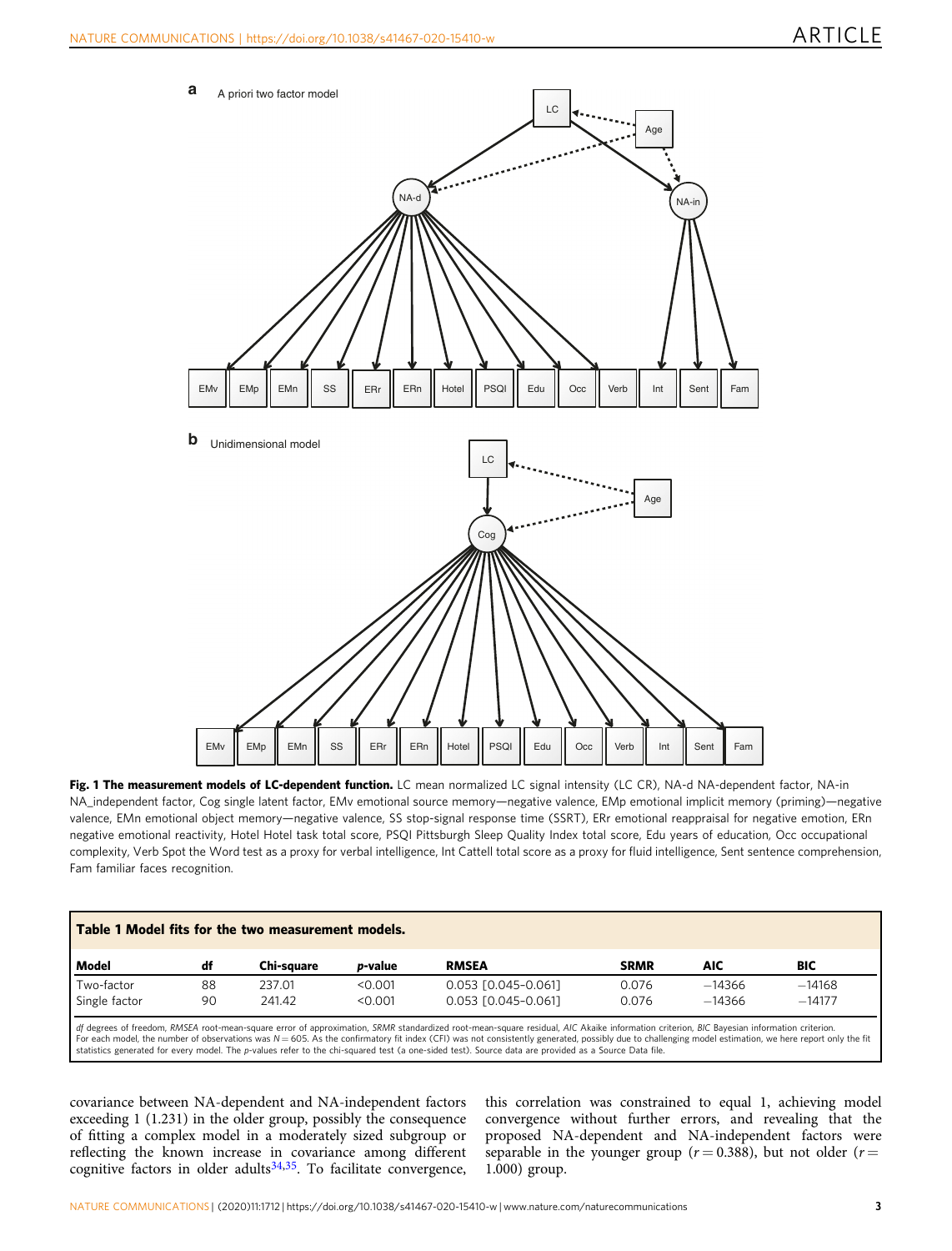| Group   | Path                                                                                  | <b>Standardized regression estimates</b>                                                                                                                                                            |                                                                                                                                                                                                                                    |                                                                                                                                                                                              |  |  |
|---------|---------------------------------------------------------------------------------------|-----------------------------------------------------------------------------------------------------------------------------------------------------------------------------------------------------|------------------------------------------------------------------------------------------------------------------------------------------------------------------------------------------------------------------------------------|----------------------------------------------------------------------------------------------------------------------------------------------------------------------------------------------|--|--|
|         |                                                                                       | Overall                                                                                                                                                                                             | Rostral                                                                                                                                                                                                                            | Caudal                                                                                                                                                                                       |  |  |
| Younger | $LC \rightarrow COg$<br>Cunadjusted<br>for age)                                       | $-0.080$ , $z = -0.995$ , $p(>\vert z \vert) = 0.320$<br>$(^{\circ}-0.164$ , $z = -2.277$ , $p(>\vert z \vert) = 0.023$ <sup>**</sup>                                                               | $-0.025$ , $z = -0.322$ , $p(>\vert z \vert) = 0.748$<br>$(^{-}0.109$ , $z = -1.490$ , $p(>\vert z \vert) = 0.136$                                                                                                                 | $-0.107$ , $z = -1.296$ , $p(>\vert z \vert) = 0.195$<br>$(^{\circ}-0.187, z = -2.616, p(\ge  z ) = 0.009$ <sup>**</sup>                                                                     |  |  |
| Older   | Age $\rightarrow$ LC<br>$Age \rightarrow cog$<br>$LC \rightarrow \cos$<br>Cunadjusted | 0.438, $z = 8.377$ , $p(> z ) < 0.001**$<br>$-0.260$ , $z = -2.357$ , $p(>z) = 0.018**$<br>0.156, $z = 2.173$ , $p(>\vert z \vert) = 0.030**$<br>$(20.216, z = 2.784, p(>z]) = 0.005$ <sup>**</sup> | 0.389, $z = 7.198$ , $p(>\vert z \vert) < 0.001**$<br>$-0.288$ , $z = -2.718$ , $p(>\vert z \vert) = 0.007**$<br>0.194, $z = 2.468$ , $p(>\vert z \vert) = 0.014**$<br>$($ 0.261, $z = 3.078$ , $p(>  z ) = 0.002$ ) <sup>**</sup> | 0.439, $z = 8.556$ , $p(> z ) < 0.001**$<br>$-0.246$ , $z = 2.216$ , $p(> z ) = 0.027**$<br>0.112, $z = 1.708$ , $p(> z ) = 0.088$<br>$($ 0.160, z = 2.200, $p(> z )$ = 0.028) <sup>**</sup> |  |  |
|         | for age)<br>Age $\rightarrow$ LC<br>$Age \rightarrow cog$                             | $-0.087$ , $z = -1.516$ , $p(>\vert z \vert) = 0.129$<br>$-0.508$ , $z = -5.429$ , $p(>\vert z \vert) < 0.001**$                                                                                    | $-0.102$ , $z = -1.771$ , $p(>\vert z \vert) = 0.077$<br>$-0.501$ , $z = -5.361$ , $p(\ge  z ) \le 0.001**$                                                                                                                        | $-0.068$ , $z = -1.153$ , $p(>\vert z \vert) = 0.249$<br>$-0.515$ , $z = -5.492$ , $p(> z ) < 0.001**$                                                                                       |  |  |

Regression path estimates between LC CR, the single latent factor, and age for younger and older age groups are shown (age-unadjusted estimates indicated by (^)). Factor loadings were constrained to<br>be equal across the two The z-values represent the Wald statistic (obtained by dividing the parameter value by its standard error), and the p(>|z|) values test the null hypothesis that the parameter equals zero in the population<br>(a two-sided te

Older vs younger adults in the single-factor model. Our preregistered two-factor model structure did not appear to be compatible for the older group and did not provide a better fit compared with a simpler unidimensional model, our first hypothesis was not supported and our second hypothesis could not be applied to the a priori model. Since we had not anticipated the known increase in covariance between different cognitive factors with age in our pre-registration, we continued to explore the compatibility of the one-factor model (where instead of two factors, a single latent factor represented all the observed cognitive/behavioral variables) (Fig. [1](#page-2-0)b). The absolute fit of the single latent variable model for the data as a whole was acceptable (Table [1](#page-2-0)). A multiple group analysis with age as a group variable (younger <57 years or older >57 years) was performed, constraining factor loadings of the cognitive and behavioral variables on the single latent factor to be equal across the two groups to allow comparison of the regression paths of the latent factor to LC CR (and age) across groups (Fig. [1](#page-2-0)b). Older adults showed a significant positive relationship between LC CR and the single latent factor (standardized regression coefficient  $\beta = 0.216$ ,  $z =$ 2.784,  $p(\ge |z|) = 0.005$ , which remained significant after adjusting for continuous age as an additional independent variable to the model ( $\beta = 0.156$ ,  $z = 2.173$ ,  $p(>|z|) = 0.030$ ). In contrast, younger adults showed a significant negative relationship between LC CR and the latent cognitive factor, before ( $\beta = -0.164$ ,  $z =$  $-2.277$ , p(>|z|) = 0.023), but not after, controlling for age ( $\beta$  =  $-0.080$ ,  $z = -0.995$ ,  $p(>|z|) = 0.320$  (Table 2).

Exploratory sub-regional analysis of regression path estimates in the age-adjusted multi-group model revealed a stronger positive relationship between LC CR and the single latent factor in the rostral ( $\beta = 0.194$ ,  $z = 2.468$ ,  $p(>|z|) = 0.014$ ) compared with the caudal ( $\beta = 0.112$ ,  $z = 1.708$ ,  $p(z|z) = 0.088$ ) LC region in older adults. When we compared the standardized effect sizes between rostral and caudal LC CR on the single latent factor in older adults using Steiger's z-test to test for the difference between correlated correlations, the difference between rostral and caudal regression path estimates in older adults was significant ( $t = 2.13$ ,  $p < 0.034$  and  $t = 2.67$ ,  $p < 0.0081$  for age adjusted and unadjusted models, respectively).

As the difference between significant and not significant is not itself necessarily statistically significant  $36,37$ , we tested for a true difference in the relationship between LC CR and the single latent factor between the two age groups using a likelihood ratio test, which compared a single-factor model where the interaction was constrained to be equal to one where it was freely estimated. This revealed a significant difference in the LC-single latent factor regression path between the older and younger groups in the non-age adjusted ( $\chi^2$ <sub>diff</sub> = 21.78, df<sub>diff</sub> = 1,  $p$  = 3.057e-06 for the

 $\chi^2$  test) and age-adjusted model ( $\chi^2$ <sub>diff</sub> = 5.6894, df<sub>diff</sub> = 1, p = 0.017 for the  $\chi^2$  test), a finding that also held when applied to separate rostral and caudal LC regions. However, this was not the case for a control region in the pons (the reference region used to calculate LC CR described in "Methods"), which showed no significant relationship with the single latent factor in older or younger adults and no differences in this relationship between the groups, suggesting that the present results are specific to the LC.

In support of this, the main findings survived the addition of total brain volume (relative to intracranial volume) as an independent observed variable to the age-adjusted unidimensional model. In this exploratory analysis, older adults still showed a significant positive relationship between LC CR and the single latent factor, driven by the rostral region (standardized regression coefficient  $\beta = 0.157$ ,  $z = 2.169$ ,  $p(>|z|) = 0.030$  for whole LC,  $\beta = 0.192$ ,  $z = 2.465$ ,  $p(>|z|) = 0.014$  for rostral, and  $\beta = 0.114$ ,  $z = 1.712$ ,  $p(z|z) = 0.087$  for caudal LC), and the LCsingle latent factor regression paths between older and younger groups remained significantly different. Normalized total brain volume showed a significant negative correlation with age in both groups, and interestingly, was significantly related to the single latent factor in younger (β = 0.157, z = 2.169,  $p(>|z|)$  = 0.030) but not older adults  $(\beta = -0.051, z = -0.491, p(>|z|) = 0.623)$ , possibly reflecting age-related differentiation within gray and white matter  $38$ . The main findings also remained unchanged after the addition of the repetition time (TR) group (30 ms or 50 ms) as a covariate on LC CR.

In the unidimensional, age-adjusted, multi-group model, the single latent factor was significantly associated with all the observed variables except for emotional priming memory for negative valence (EMp), response inhibition (SSRT), emotional reactivity to negatively valenced stimuli (EMn), and sentence comprehension (Sent) variables, although factor loadings varied considerably in strength (Table [3](#page-4-0)). As expected, apart from SSRT, which had a positive correlation with the single latent factor, variables for which higher values indicate worse function (Hotel task score, PSQI, occupational complexity and sentence comprehension) showed a negative correlation with the single latent factor. In older adults, LC CR explained 4.7% (LC CR and age together explained 30%) of the variance in the single cognitive factor, and in younger adults this was 2.7% (with age 9.2%). This is equivalent to  $r = 0.22$  in older and  $r = 0.16$  in younger adults, which represents a moderate-to-large effect size $39$ .

#### **Discussion**

The pre-registered study reveals the relationship between LC CR, age, and multiple cognitive and behavioral functions in an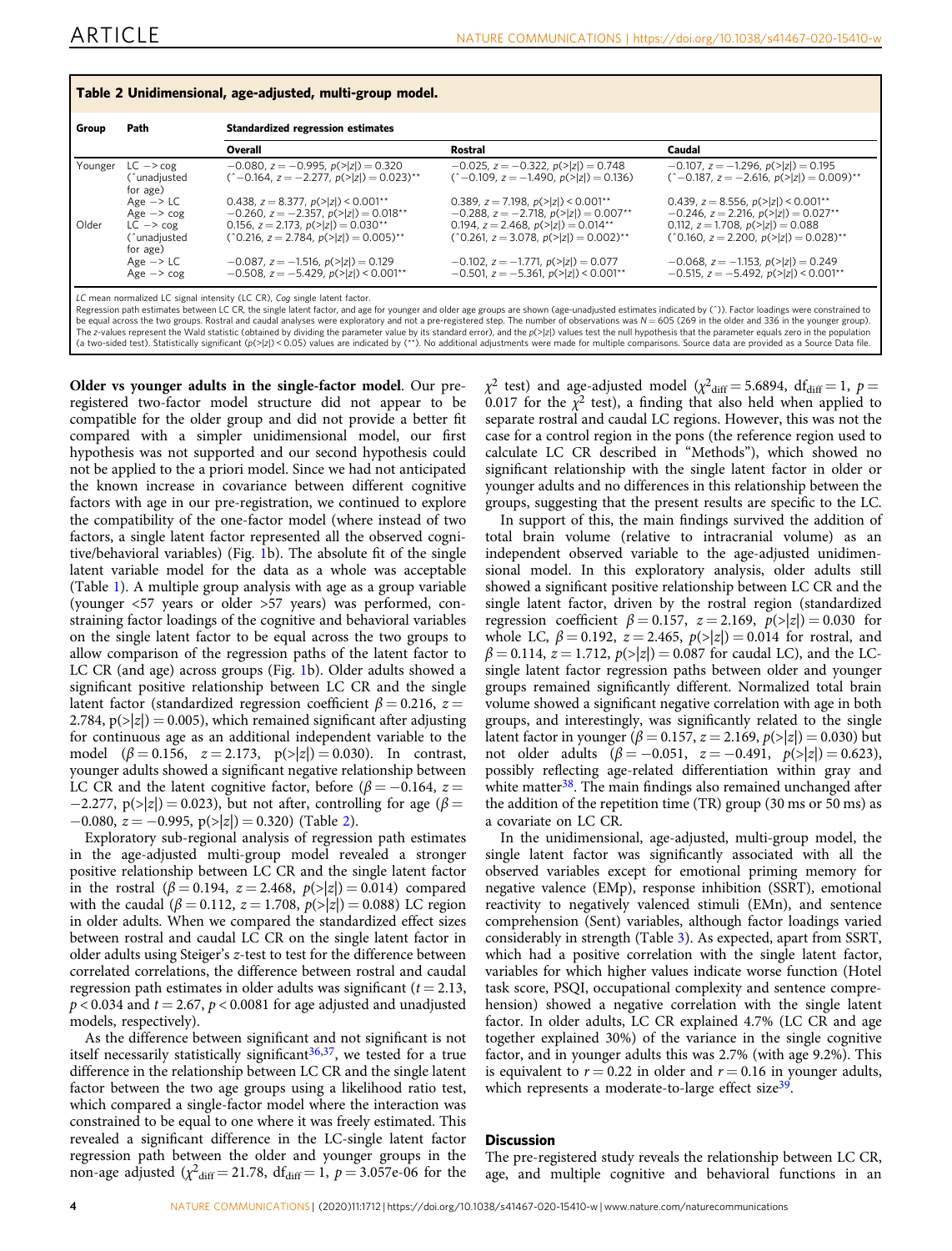| <b>THEIR &amp; AUTHOLICITION</b> IN A CARD MAINS CALL TIME AT AND THOMATIC |                                                                                                                           |              |  |  |  |
|----------------------------------------------------------------------------|---------------------------------------------------------------------------------------------------------------------------|--------------|--|--|--|
| Path                                                                       | Older (younger)                                                                                                           |              |  |  |  |
|                                                                            | <b>Standardized regression estimates</b>                                                                                  | $R^2$        |  |  |  |
| $Cog \rightarrow EMn$                                                      | $0.744$ , $z = NA$ , $p(>= z ) = NA$ (0.663, $z = NA$ , $p(>= z ) = NA$ )                                                 | 0.553(0.440) |  |  |  |
| $Cog \rightarrow EMp$                                                      | 0.088, $z = 1.136$ , $p(>\vert z \vert) = 0.256$ (0.063, $z = 1.136$ , $p(>\vert z \vert) = 0.256$ )                      | 0.008(0.004) |  |  |  |
| $Cog \rightarrow EMv$                                                      | 0.789, $z = 9.422$ , $p(\ge  z )$ < 0.001 (0.634, $z = 9.422$ , $p(\ge  z )$ < 0.001) <sup>**</sup>                       | 0.622(0.402) |  |  |  |
| $Cog \rightarrow SS$                                                       | 0.096, $z = 0.522$ , $p(\ge  z ) = 0.602$ (0.069, $z = 0.522$ , $p(\ge  z ) = 0.602$ )                                    | 0.009(0.005) |  |  |  |
| $Cog \rightarrow ERr$                                                      | 0.268, $z = 2.417$ , $p(>\vert z \vert) = 0.016$ (0.209, $z = 2.417$ , $p(>\vert z \vert) = 0.016$ ) <sup>**</sup>        | 0.072(0.044) |  |  |  |
| $Cog \rightarrow ERn$                                                      | 0.129, $z = 0.993$ , $p(\ge  z ) = 0.321$ (0.090, $z = 0.993$ , $p(\ge  z ) = 0.321$ )                                    | 0.017(0.008) |  |  |  |
| $Cog \rightarrow Hotel$                                                    | $-0.323$ , $z = -4.702$ , $p(z z )$ < 0.001 (-0.243, $z = -4.702$ , $p(z z )$ < 0.001) <sup>**</sup>                      | 0.104(0.059) |  |  |  |
| $Cog \rightarrow PSO1$                                                     | $-0.186$ , $z = -2.226$ , $p(> z ) = 0.026$ (-0.122, $z = -2.226$ , $p( z ) = 0.026$ ) <sup>**</sup>                      | 0.034(0.015) |  |  |  |
| $Cog \rightarrow Edu$                                                      | 0.446, $z = 5.082$ , $p(>\vert z \vert)$ < 0.001 (0.389, $z = 5.082$ , $p(>\vert z \vert)$ < 0.001) <sup>**</sup>         | 0.199(0.151) |  |  |  |
| $Cog \rightarrow Occ$                                                      | $-0.198$ , $z = -1.978$ , $p(>\vert z \vert) = 0.048$ (-0.113, $z = -1.978$ , $p(>\vert z \vert) = 0.048$ ) <sup>**</sup> | 0.039(0.013) |  |  |  |
| $Cog \rightarrow Verb$                                                     | 0.351, $z = 3.515$ , $p(\ge  z ) \le 0.001$ (0.230, $z = 3.515$ , $p(\ge  z ) \le 0.001$ )**                              | 0.123(0.053) |  |  |  |
| $Cog \rightarrow Int$                                                      | 0.668, $z = 5.725$ , $p(> z )$ < 0.001 (0.532, $z = 5.275$ , $p(> z )$ < 0.001) <sup>**</sup>                             | 0.446(0.283) |  |  |  |
| $Cog \rightarrow$ Sent                                                     | $-0.041$ , $z = -0.602$ , $p(z z) = 0.547$ (-0.028, $z = -0.602$ , $p(z z) = 0.547$ )                                     | 0.002(0.001) |  |  |  |
| $Cog \rightarrow Fam$                                                      | 0.249, $z = 3.295$ , $p(\ge  z ) = 0.001$ (0.192, $z = 3.295$ , $p(\ge  z ) = 0.001$ )**                                  | 0.062(0.037) |  |  |  |

<span id="page-4-0"></span>Table 3 Unidimensional, age-adjusted, multi-group model.

Cog single latent factor, EMv emotional source memory—negative valence, EMp emotional implicit memory (priming)—negative valence, EMn emotional object memory—negative valence, SS stop signal response time (SSRT), ERr emotional regulation negative scale reappraisal, ERn emotional regulation reactivity to negative, Hotel Hotel task total score, PSQI Pittsburgh Sleep Quality Index total score, Edu years of education, Occ occupational complexity, Verb Spot the Word test as a proxy for verbal intelligence, Int Cattell total score as a proxy for fluid intelligence, Sent sentence comprehension, Fam familiar faces recognition. Regression path estimates and R<sup>2</sup> (proportion of variance) for the observed cognitive/behavioral variables in older and younger adults are shown. Factor loadings and variances were constrained to be

equal across the two groups. The number of observations was  $N = 605$  (269 in the older and 336 in the younger group). Higher measures for SS, Hotel, PSQI, and Occ indicate worse outcomes; thus they are expected to have negative correlations with LC CR. The z-values represent the Wald statistic (obtained by dividing the parameter value by its standard error) and the p(>|z|) values test the null hypothesis that the parameter equals zero in the population (a two-sided test). Statistically significant (p(>|z|) < 0.05) values are indicated by (\*\*). No additional adjustments were made for multiple comparisons. Source data are provided as a Source Data file.

integrated statistical model. Compared with previous studies, it uses a lifespan sample with a broad age range (18–88 years) and a large sample size ( $N = 605$ ), with equal representation in each age subgroup. This is important, because of the previously observed quadratic relationship between LC CR and  $age^{22}$ , where division of a sample into older and younger participant groups with narrow age ranges may obscure potential age-related differences between groups and age-related trends in LC CR across the lifespan. Also, the age-continuous cross-sectional sample allowed adjustment for the known linear effect of age on cognition across the lifespan $35$ .

Although our a priori hypothesized two-factor model converged for the data as a whole, it did not significantly improve fit compared with a simpler unidimensional model. In addition, NAdependent and NA-independent functions, as represented by their respective observed variables, were separable into two distinct factors in younger but not older adults in our sample. One potential explanation for this could be that older adults show greater "age dedifferentiation", whereby correlations among distinct measures of cognitive function become more intercorrelated with age<sup>[40](#page-7-0)–42</sup>, possibly related to neuropathological changes<sup>43</sup>; however, this is not a consistent finding as other studies have also found no evidence for age-related dedifferentiation among cog-nitive factors<sup>[38](#page-7-0),[44](#page-7-0)</sup>. A second possible explanation is that although specific cognitive and behavioral functions relying on the LC–NA system have been described, it is conceivable that putatively NAindependent measures such as fluid intelligence, sentence comprehension, and facial recognition might also be reliant on this system due to the widespread distribution of noradrenergic neurons and the role of NA in attention and arousal that underlies diverse tests of cognitive functions. Thus the LC–NA system potentially contributes to all the included observed variables via mainly direct (e.g., emotional memory) or indirect (e.g., via attention) mechanisms.

Consistent with our theoretical framework, we found that compared with younger adults, older adults showed a significantly stronger relationship between LC CR and the single latent factor, while controlling for age, supporting the concept that age-related decline in LC structural integrity due to cell loss

has an impact on cognitive function. Sub-regional analyses showed that LC CR remained significantly related to the single latent factor in the rostral, but not caudal region. Although this secondary analysis was exploratory (i.e., not pre-registered), it is consistent with what we would expect from previous postmortem and in vivo studies in healthy adults, which found greater age-related cell loss<sup>[18,45](#page-7-0)</sup> and LC CR decline<sup>[22](#page-7-0)</sup> associated with impaired cognitive function<sup>[12](#page-7-0)</sup> within the rostral compared with caudal regions of the LC, as well as animal studies, which have indicated that rostral LC cells project to the cerebral cortex and forebrain, whereas caudal LC neurons innervate spinal  $\text{cord}^{46,47}$  $\text{cord}^{46,47}$  $\text{cord}^{46,47}$  $\text{cord}^{46,47}$  $\text{cord}^{46,47}$ . Younger adults, who show age-related increase in LC CR believed to be due to accumulation of neuromelanin inside LC neurons without substantial cell loss, do not show a relationship between LC CR and cognitive/behavioral function after adjusting for age. To strengthen support for the specificity of our findings for the LC, the results were not replicated in a control brain region (pons), or explained by age-related, normalized total brain volume changes.

Consistent with previous in vivo studies in older adults, we found that emotional memory for negatively valenced stimuli<sup>28</sup>, as well as three measures (years of education, verbal intelligence, and occupational complexity) that have previously been associated with cognitive reserve<sup>20</sup>, were significantly correlated with the single latent variable that showed a positive relationship with LC CR in older adults. Our finding that emotional priming memory for negative valence (EMp) was not related to LC cognitive/behavioral function may be explained by a previous study that showed priming memory for a neutral object paired with an emotional background was not related to valence<sup>48</sup>. Also contrary to our hypothesis, response inhibition (SS) and emotional reactivity to negatively valenced stimuli (EMn) were not significantly related to LC cognitive/behavioral function. As the in vivo studies that formed the basis of these predictions for emotional reactiv-ity<sup>[5](#page-7-0)</sup> and inhibitory control<sup>6,[7](#page-7-0)</sup> were fMRI studies conducted in younger adults, further research is needed to investigate how LC connectivity or reactivity is related to age-related changes in LC structural integrity. For example, a recent study using Cam-CAN data showed age-related differences in the relationship between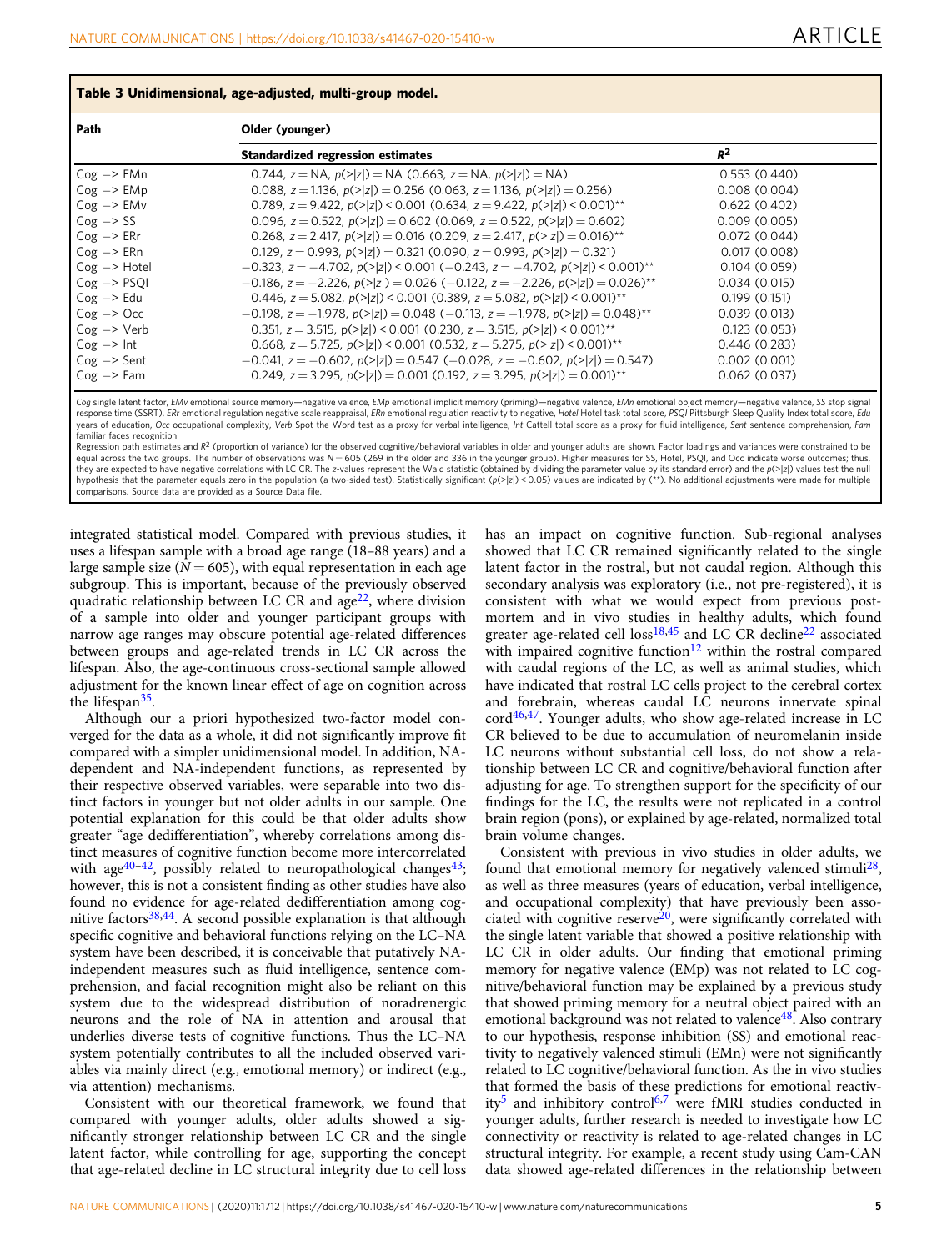response inhibition performance and brain connectivity but not activity in a distributed inhibition network $49$ , which raises the possibility of compensatory changes in response to age-related reductions in LC structural integrity.

A potential limitation of our study was the nature and degree of missing data. For example, only a small proportion of the whole sample had response inhibition outcomes  $(N = 109)$ , and emotional memory and emotional regulation tasks were mutually exclusive, i.e., participants had completed either emotional memory ( $N = 325$ ) or emotional regulation tasks ( $N = 314$ ), but not both. In addition, despite our large sample, the models tested are relatively complex, which can (and did) affect model estimation. Moreover, we tested a narrow set of models, and alternative models not outside of our initial pre-registered hypotheses might fit the data better. For example, future studies should also explore variables that were not pre-registered in this study, e.g., HRV, episodic memory or alternative measures of cognitive reserve<sup>50</sup>. Although we made pre-registered predictions on the relationship between LC CR and cognitive/behavioral processes, which were based on the wider literature underpinning our hypotheses, we did not pre-register the precise Cam-CAN outcome variables for all processes (i.e., SSRT for response inhibition, Hotel task for executive function, PSQI total score for sleep quality, three measures for negatively valenced emotional memory, and two for emotional reactivity/regulation) that were included in our final analyses. The pre-registered study tested predictions on pre-existing data, which is not as ideal as preregistering research questions and analysis plans before collection of data. In line with suggested strategies to maximize statistical diagnosticity in these cases $51$ , we transparently reported in our pre-registered analysis plan that we already had access to the preexisting data in Cam-CAN, but had not performed any analyses of the cognitive/behavioral measures. Despite the challenges inherent in pre-registering a secondary data analysis, this provides one way to increase the transparency of analysis of preexisting data, which remains an important tool for exploring research questions<sup>52</sup>. As the LC CR values were obtained from prior work, some limitations described in our previous study will also apply to the current analyses. These include the relatively low resolution of the Cam-CAN MT-weighted images (original voxel size 1.5 mm isotropic), which may have contributed to some of the inter-individual variability of LC CR values, and the fact that the structural imaging protocol used a Repetition Time (TR) of either 30 ms or 50 ms, depending on the participant's SAR estimation. Although our statistical correction for TR differences did not alter the overall findings, it is possible that this may not have entirely accounted for the effect of these differences, which may have influenced the results. While some tasks used in Cam-CAN are standardized (e.g., Cattell test of fluid intelligence), others (e.g, the emotional memory task) were developed specifically for Cam- $CAN<sup>32</sup>$ , in order to test specific hypotheses about ageing, and so do not have independent measures of reliability. Despite these limitations, our study emphasizes the importance of further investigating LC MRI signal intensity as a potential biomarker of LC-noradrenergic integrity in older adults, and the value of proposing and testing pre-registered hypotheses. It will be valuable to obtain follow-up investigations of emergent diagnoses of dementia from the Cam-CAN sample, as well as deploy similar models in other large healthy samples such as UK Biobank, using peer-reviewed pre-registration.

In conclusion, this pre-registered study found that age-related differences in normalized LC MRI signal intensity (LC CR), a marker of LC structural integrity, were associated with performance in a range of cognitive and behavioral functions in older but not younger adults. Sub-regional analysis revealed that this effect was localized to the rostral LC. Our findings also suggest that the distinction between NA-dependent and NA-independent functions is confounded by the potential role of NA in attention and arousal that underlies performance on many cognitive tests, and the potential impact of age dedifferentiation. Further studies investigating the LC–NA system in age-related neurodegenerative disease cohorts are warranted.

#### **Mathods**

**Participants.** A population-based cohort of healthy adults ( $n = 708$ ) was recruited as part of the Cam-CAN project<sup>[32](#page-7-0)</sup>. Participants were excluded based on several criteria: mini mental state examination (MMSE) < 25; failing to hear a 35 dB 1 kH tone in either ear; poor english language skills (non-native or non-bilingual speakers); self-reported substance abuse and serious health conditions (for example major psychiatric conditions, or a history of stroke or heart conditions); or MRI or MEG contraindications (for example, ferromagnetic metallic implants, pacemakers, or recent surgery). In total, 707 participants were recruited for the cognitive assessment (359 female, age range  $18-88$  years, mean = 55 years, SD = 18.6), and usable MT-weighted imaging data were collected from 623 individuals (316 female, age range 18–88 years, mean = 54 years, SD = 18.6) (see refs.  $32,33$  for a detailed study protocol). Ethical approval for the study was obtained from the Cambridgeshire 2 (now East of England—Cambridge Central) Research Ethics Committee (reference: 10/H0308/50), and all participants provided written informed consent prior to the study.

LC signal intensity values. For a detailed description of image preprocessing and LC segmentation using Cam-CAN MT-weighted scans, please refer to our previous study<sup>22</sup>. In summary, single-subject MT-weighted images were upsampled to 0.8-mm isotropic resolution, bias-corrected, and spatially normalized to a studywise space using ANTS v1.2 software package. The LC mask, defined as the conjunction of labeled voxels from two independent manual segmentations on the studywise MT-weighted template, was warped back to the individual native space. Individual scans were inspected for motion artefacts leading to exclusion of 18 participants (age range 20–80 years, mean [SD] = 59 [22] years). Mean LC signal intensity values from the remaining 605 participants (97% of the original sample) were normalized to a reference region (pons) to calculate each individual's contrast ratio (LC CR) that was included in the subsequent analysis. For secondary analyses, each participant's LC was divided into a rostral and caudal region either side of the median voxel along the z-axis of the individual's LC to obtain mean rostral and caudal LC CR values for each participant. The structural imaging protocol used a Repetition Time (TR) of either 30 ms or 50 ms, depending on the participant's SAR estimation. As the two TR groups differed significantly in mean age  $(t = -2.6$ [523],  $p < 0.01$ ), mean LC CR ( $t = 3.8$  [462],  $p < 0.001$ ) and mean reference region signal intensity ( $t = -30.8$  [327],  $p < 0.001$ ) using paired t tests<sup>22</sup>, we explored the inclusion of TR as a covariate on LC CR in our final model.

Cognitive and behavioral measures. Outcome variables from the Cam-CAN database that represented the pre-registered ([https://aspredicted.org/yf6in.pdf\)](https://aspredicted.org/yf6in.pdf) cognitive and behavioral factors previously demonstrated in vivo to be related to the LC–NA system integrity (emotional memory<sup>4,28</sup>, emotional regulation/reac-tivity<sup>5</sup>, inhibitory control<sup>6,7</sup>, executive function<sup>[8,9](#page-7-0)</sup>, sleep quality<sup>10,11</sup>, and three measures of cognitive reserve<sup>[20](#page-7-0)</sup>) were chosen as NA-dependent variables in the a priori model (Table [4\)](#page-6-0). We chose to select emotional memory and emotional regulation/reactivity measures for negatively valenced stimuli from the Cam-CAN database due to existing evidence supporting a stronger relationship between LC integrity and negatively valenced emotional arousal in older adults $^{28}$  $^{28}$  $^{28}$ . Therefore, emotional memory in our analysis was represented by the sensitivity index (d prime, or d') measures for priming, recognition, and recollection memory for a negatively valenced background image<sup>48</sup>. For emotional regulation and reactivity, we used the negative regulation score (computed by subtracting the negative emotion rating from the negative watch condition from the negative regulate condition) and the negative reactivity score (computed by subtracting the neutral watch score from the negative watch score), respectively $53$ . The stop signal response time (SSRT) measures response inhibition during a Stop-Signal/No-Go task and was used to represent inhibitory control<sup>[49](#page-7-0)</sup>. To measure overall executive function, we used the time taken to complete the Hotel task, which tests the ability to plan and multitask $54,55$ . Sleep quality data were obtained using the Pittsburgh Sleep Quality Index (PSQI) total score, which incorporates seven subcomponents of sleep quality (subjective sleep quality, sleep latency, sleep duration, sleep efficiency, use of sleep medication, and daytime dysfunction)<sup>56</sup>. Years of education, occupational attainment scores (a scale of 1–10 with 1 indicating the highest occupational complexity), and verbal intelligence (measured using Spot the Word test score $57$ ) were included to represent cognitive reserve, as these measures were shown to correlate with LC signal intensity in normal ageing when combined into a composite score<sup>20</sup>.

Measures not previously proposed or shown to rely on the LC–NA system were included in the NA-independent factor. These were fluid intelligence (measured by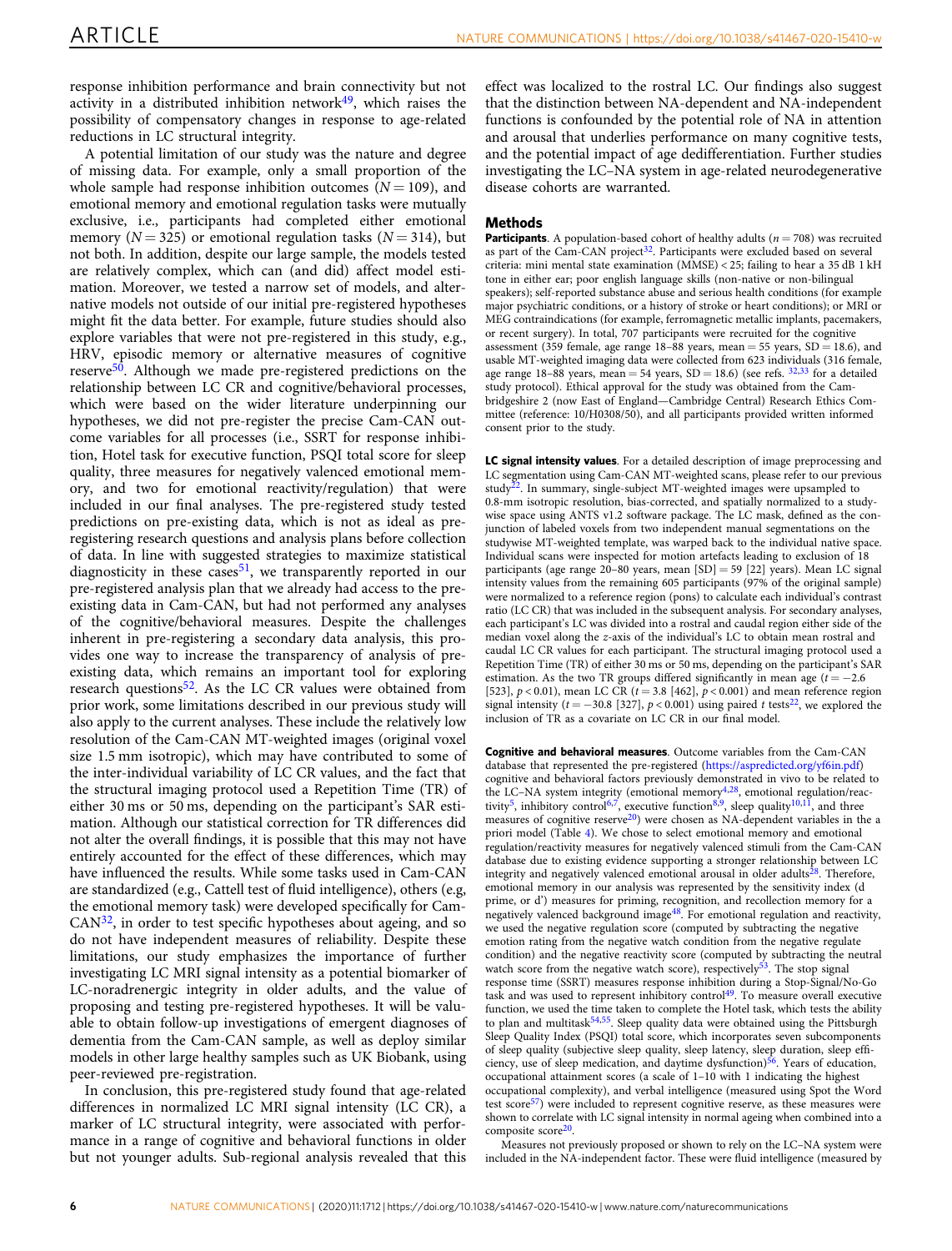| independent processes (see ref. $32$ for a full description of the measures) and included in the SEM analyses. |                                                                                                                                                                                                                                                                                                                                                                                            |                                                                                                                                                                                              |  |  |  |
|----------------------------------------------------------------------------------------------------------------|--------------------------------------------------------------------------------------------------------------------------------------------------------------------------------------------------------------------------------------------------------------------------------------------------------------------------------------------------------------------------------------------|----------------------------------------------------------------------------------------------------------------------------------------------------------------------------------------------|--|--|--|
| Measure                                                                                                        | <b>Description</b>                                                                                                                                                                                                                                                                                                                                                                         | Outcome variable(s) used in the analysis                                                                                                                                                     |  |  |  |
| Emotional memory*                                                                                              | Study: view (positive, neutral, or negative) background<br>image, then object image superimposed, and imagine a<br>"story" linking the two; test (incidental): view and identify<br>degraded image of (studied, new) object, then judge memory<br>and confidence for visually intact image of same object, then<br>recall valence and any details of background image from<br>study phase. | For negative valence: priming (accuracy for studied vs. new<br>degraded objects, EMp); familiarity (accuracy for item<br>memory, EMn); recollection (accuracy for background<br>memory, EMv) |  |  |  |
| Emotional regulation*                                                                                          | View (positive, neutral, negative) film clips under<br>instructions to simply "watch" or "reappraise" (attempt to                                                                                                                                                                                                                                                                          | Negative regulation (ERr) score: "reappraise" negative vs.<br>"watch" negative ratings and negative reactivity (ERn) score:                                                                  |  |  |  |

reduce emotional impact by reinterpreting its meaning; for some negative films only), then rate emotional impact (how negative, positive they felt during clip) and the degree to

indicate the direction of the arrow by pressing left/right

sort money, proofread advert, sort playing cards, alphabetize list of names. Total time must be allocated equally between tasks; there is not enough time to complete any one task.

Proposed indicator of cognitive reserve. View pairs of items comprising one real word and one invented non-word, and

sentences, beginning with an (ambiguous, unambiguous) sentence stem (e.g., Tom noticed that landing planes…) followed by a disambiguating continuation word (e.g., are) in a different voice. Ambiguity is either semantic or syntactic, with empirically determined dominant and subordinate

View faces of famous people (and some unknown foils), judge whether each is familiar, and if so, what is known about the person (occupation, nationality, origin of fame,

etc.), then attempt to provide person's name.

which they successfully reappraised.

Stop-Signal, Go/No-Go\* On Go trials, view a black arrow pointing left or right and

Hotel Task\* Perform tasks in role of hotel manager: write customer bills,

Sleep quality\* Complete Pittsburgh Sleep Quality Index (PSQI) which assesses sleep disturbances.

identify the real word.

Fluid intelligence Complete nonverbal puzzles involving series completion, classification, matrices, and conditions.

Sentence comprehension Listen to and judge grammatical acceptability of partial

concurrent tone.

**Occupational** complexity\*<br>Verbal intelligence\*

Face recognition for familiar faces

#### <span id="page-6-0"></span>Table 4 Cognitive and behavioral measures from the Cam-CAN database proposed to rely on either NA-dependent or NA-independent processes (see ref. <sup>[32](#page-7-0)</sup> for a full description of the measures) and included in the SEM analyses.

buttons. In No-Go trials, participants are required to make no response to a stop signal, which is a red left/right arrow and Time needed to inhibit responses on the Stop-Signal trials, also known as Stop-Signal Response time (SSRT). Higher values indicate poorer performance.

"watch" negative vs. "watch" neutral negative ratings.

Time taken to complete task. Higher values indicate poorer performance.

PSQI total score which measures overall sleep disturbance. Higher values indicate worse sleep outcomes. Years of education\* Proposed indicator of cognitive reserve. Number of years in formal education. Proposed indicator of cognitive reserve. Score of 1-10 where 10 is least complex. Higher values indicate poorer occupational performance.

Spot the Word test score—number of correct answers.

#### Cattell test score

Reaction time, proportion of'unacceptable responses in each condition. Higher values indicate poorer performance.

Accuracy (identifying information or full name given) as a proportion of number of faces recognized as familiar, subtracting false alarms (unknown faces given "familiar" response)

Measures proposed to be NA-dependent are indicated by (\*). Measures for which higher values indicate poorer outcomes/performance were predicted to have a negative or inverse correlation with LC CR

Cattell Culture Fair test total  $score<sup>58</sup>$ , sentence comprehension, and familiar faces recognition task performance (Table 4).

interpretations.

SEM analyses. SEM is a technique that can model competing hypotheses for the relationship between multiple observed variables and the construct(s) of interest (latent variable(s)). The observed variables are combined to form a composite measure, with the assumption that this will be a more reliable estimate of the construct than any one item on its own<sup>59</sup>

Prior to the SEM analyses, the neural and cognitive/behavioral measures were scaled to lie between 0 and 1 to improve convergence. SEMs were estimated using the Lavaan version 0.6.3[60](#page-8-0) package in R version 3.5.1[61](#page-8-0). We assessed overall model fit using the  $\chi^2$  test, root-mean-square error of approximation (RMSEA) and its associated confidence interval, and standardized root-mean-square residual (SRMR). Good model fit was defined as: RMSEA < 0.05 (acceptable: 0.05–0.08), SRMR < 0.05 (acceptable: 0.05–0.10). Although the confirmatory fit index (CFI) is also normally reported, it was not consistently generated for a subset of our sample, possibly due to challenging model estimation. Therefore, for consistency, we report here only the fit statistics generated for every model (not because the CFI yielded undesirable results). We used full information maximum likelihood estimation (FIML) to use all available data and the robust maximum likelihood estimator with a Yuan–Bentler scaled test statistic (MLR). Nested models were compared via

Akaike information criterion (AIC), Bayesian information criterion (BIC), and the chi-square difference test. The strength of individual paths was evaluated by reporting standardized parameter estimates (r values of 0.10 were defined as small effects,  $0.20$  as typical, and  $0.30$  as large<sup>39</sup>) and tested using a Wald test with an alpha threshold of 0.05.

To investigate whether the covariance structure in our model changed with age, we defined two subgroups by age either side of the breakpoint of 57 years obtained in our previous study<sup>[22](#page-7-0)</sup> to give a younger (18–56 years) and older (57–88 years) subgroup, and employed multiple group analysis using the lavaan package<sup>[60](#page-8-0)</sup>. As exploratory secondary analyses, we compared the model outputs between rostral and caudal LC regions, due to evidence that age-related cell loss disproportionately affects the rostral region, which is believed to have stronger connections to the cerebral cortex and forebrain (including hippocampus) structures. To explore the specificity of our findings to the LC relative to general age-related brain changes, we also explored the model outputs for whole, rostral and caudal LC regions after the addition of total brain volume (relative to intracranial volume) as a third independent observed variable relating to LC CR and the single latent factor (with age relating to total brain volume).

Reporting summary. Further information on research design is available in the Nature Research Reporting Summary linked to this article.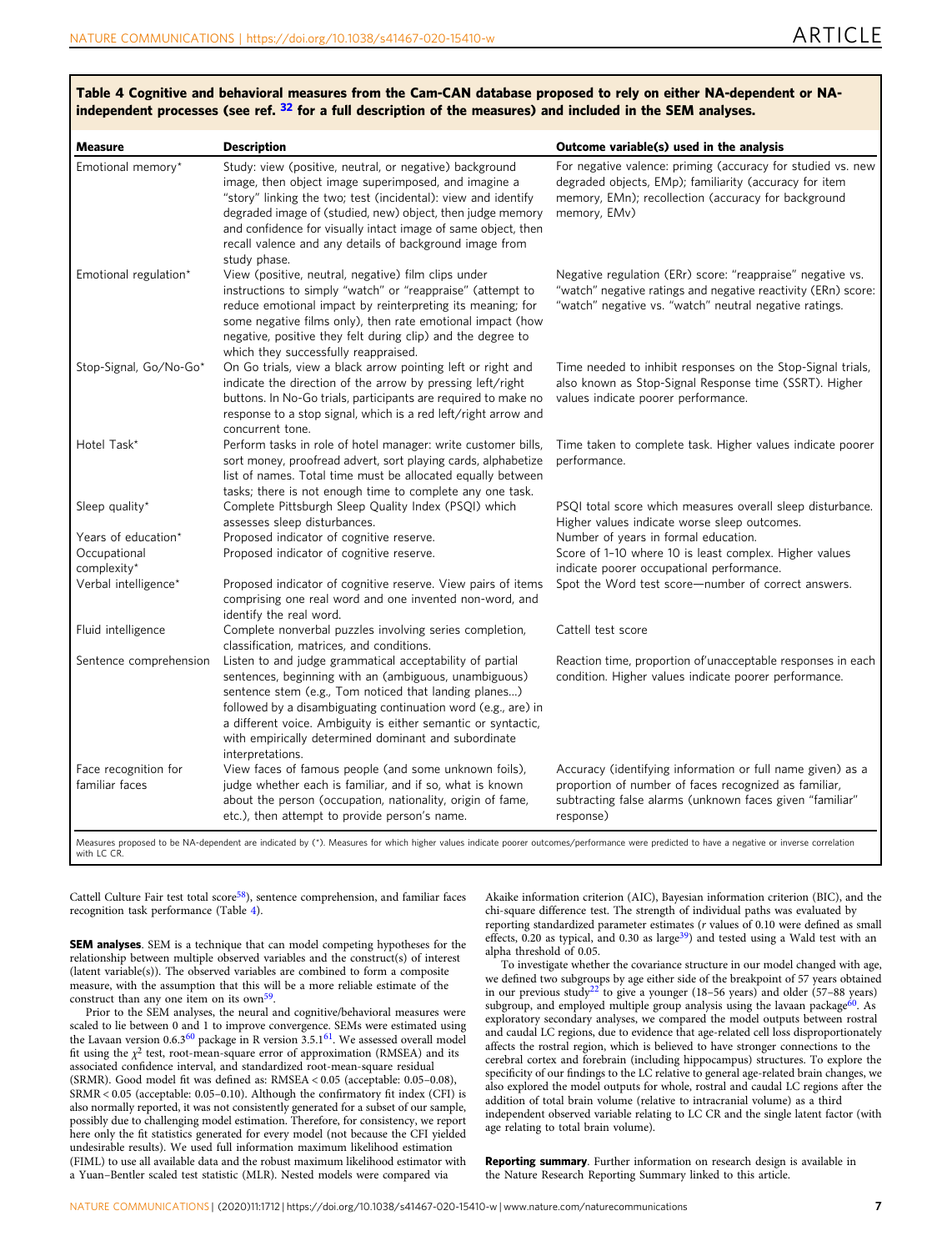#### <span id="page-7-0"></span>Data availability

The Cam-CAN is an open-access data set available at [https://camcan-archive.mrc-cbu.](https://camcan-archive.mrc-cbu.cam.ac.uk//dataaccess/) [cam.ac.uk//dataaccess/.](https://camcan-archive.mrc-cbu.cam.ac.uk//dataaccess/) The Cam-CAN response inhibition (SSRT) data are not yet publicly available. The pre-registered analysis plan can be found at [https://aspredicted.](https://aspredicted.org/yf6in.pdf) [org/yf6in.pdf](https://aspredicted.org/yf6in.pdf).

#### Code availability

The R code that supports the analyses within this paper are available at [https://github.](https://github.com/k-y-liu/SEM-CamCAN-LC-code) [com/k-y-liu/SEM-Cam-CAN-LC-code](https://github.com/k-y-liu/SEM-CamCAN-LC-code).

Received: 19 August 2019; Accepted: 11 March 2020; Published online: 06 April 2020

#### References

- Samuels, E. R. & Szabadi, E. Functional neuroanatomy of the noradrenergic locus coeruleus: its roles in the regulation of arousal and autonomic function part I: principles of functional organisation. Curr. Neuropharmacol. 6, 235–253 (2008).
- 2. Samuels, E. R. & Szabadi, E. Functional neuroanatomy of the noradrenergic locus coeruleus: its roles in the regulation of arousal and autonomic function part II: physiological and pharmacological manipulations and pathological alterations of locus coeruleus activity in humans. Curr. Neuropharmacol. 6, 254–285 (2008).
- 3. Sara, S. J. The locus coeruleus and noradrenergic modulation of cognition. Nat. Rev. Neurosci. 10, 211–223 (2009).
- 4. Sterpenich, V. et al. The locus ceruleus is involved in the successful retrieval of emotional memories in humans. J. Neurosci. 26, 7416–7423 (2006).
- 5. Lerner, Y., Papo, D., Zhdanov, A., Belozersky, L. & Hendler, T. Eyes wide shut: amygdala mediates eyes-closed effect on emotional experience with music. PLoS ONE 4, e6230 (2009).
- 6. von der Gablentz, J., Tempelmann, C., Münte, T. F. & Heldmann, M. Performance monitoring and behavioral adaptation during task switching: an fMRI study. Neuroscience 285, 227–235 (2015).
- 7. Köhler, S., Bär, K.-J. & Wagner, G. Differential involvement of brainstem noradrenergic and midbrain dopaminergic nuclei in cognitive control. Hum. Brain Mapp. 37, 2305–2318 (2016).
- 8. Kahnt, T. & Tobler, P. N. Salience signals in the right temporoparietal junction facilitate value-based decisions. J. Neurosci. 33, 863–869 (2013).
- 9. Laureiro-Martínez, D., Brusoni, S., Canessa, N. & Zollo, M. Understanding the exploration–exploitation dilemma: an fMRI study of attention control and decision-making performance. Strat. Mgmt. J. 36, 319–338 (2015).
- 10. García-Lorenzo, D. et al. The coeruleus/subcoeruleus complex in rapid eye movement sleep behaviour disorders in Parkinson's disease. Brain 136, 2120–2129 (2013).
- 11. Ehrminger, M. et al. The coeruleus/subcoeruleus complex in idiopathic rapid eye movement sleep behaviour disorder. Brain 139, 1180–1188 (2016).
- Dahl, M. J. et al. Rostral locus coeruleus integrity is associated with better memory performance in older adults. Nat. Hum. Behav. 3, 1203–1214 (2019).
- 13. Mather, M. et al. Higher locus coeruleus MRI contrast is associated with lower parasympathetic influence over heart rate variability. Neuroimage 150, 329–335 (2017).
- 14. Murphy, P. R., O'Connell, R. G., O'Sullivan, M., Robertson, I. H. & Balsters, J. H. Pupil diameter covaries with BOLD activity in human locus coeruleus. Hum. Brain Mapp. 35, 4140–4154 (2014).
- 15. Clewett, D. V., Huang, R., Velasco, R., Lee, T.-H. & Mather, M. Locus coeruleus activity strengthens prioritized memories under arousal. J. Neurosci. 38, 1558–1574 (2018).
- 16. Lee, T.-H. et al. Arousal increases neural gain via the locus coeruleusnorepinephrine system in younger adults but not in older adults. Nat. Hum. Behav. 2, 356–366 (2018).
- 17. Mann, D. M. A. & Yates, P. O. Lipoprotein pigments—their relationship to ageing in the human nervous systemII. The melanin content of pigmented nerve cells. Brain 97, 489–498 (1974).
- 18. Manaye, K. F., McIntire, D. D., Mann, D. M. & German, D. C. Locus coeruleus cell loss in the aging human brain: a non-random process. J. Comp. Neurol. 358, 79–87 (1995).
- 19. Shibata, E. et al. Age-related changes in locus ceruleus on neuromelanin magnetic resonance imaging at 3 Tesla. Magn. Reson. Med. Sci. 5, 197–200 (2006).
- 20. Clewett, D. V. et al. Neuromelanin marks the spot: identifying a locus coeruleus biomarker of cognitive reserve in healthy aging. Neurobiol. Aging 37, 117–126 (2016).
- 21. Betts, M. J., Cardenas-Blanco, A., Kanowski, M., Jessen, F. & Düzel, E. In vivo MRI assessment of the human locus coeruleus along its rostrocaudal extent in young and older adults. Neuroimage 163, 150–159 (2017).
- 22. Liu, K. Y. et al. In vivo visualization of age-related differences in the locus coeruleus. Neurobiol. Aging 74, 101–111 (2018).
- 23. Braak, H. et al. Staging of brain pathology related to sporadic Parkinson's disease. Neurobiol. Aging 24, 197–211 (2003).
- 24. Braak, H., Thal, D. R., Ghebremedhin, E. & Del Tredici, K. Stages of the pathologic process in Alzheimer disease: age categories from 1 to 100 years. J. Neuropathol. Exp. Neurol. 70, 960–969 (2011).
- 25. Theofilas, P. et al. Locus coeruleus volume and cell population changes during Alzheimer's disease progression: a stereological study in human postmortem brains with potential implication for early-stage biomarker discovery. Alzheimers Dement. 13, 236–246 (2017).
- 26. Betts, M. J. et al. Locus coeruleus MRI contrast is reduced in Alzheimer's disease dementia and correlates with CSF Aβ levels. Alzheimers Dement. 11, 281–285 (2019).
- 27. Wilson, R. S. et al. Neural reserve, neuronal density in the locus ceruleus, and cognitive decline. Neurology 80, 1202–1208 (2013).
- 28. Hämmerer, D. et al. Locus coeruleus integrity in old age is selectively related to memories linked with salient negative events. Proc. Natl Acad. Sci. USA 115, 2228–2233 (2018).
- 29. Betts, M. J. et al. Locus coeruleus imaging as a biomarker for noradrenergic dysfunction in neurodegenerative diseases. Brain 142, 2558–2571 (2019).
- 30. Keren, N. I., Lozar, C. T., Harris, K. C., Morgan, P. S. & Eckert, M. A. In vivo mapping of the human locus coeruleus. Neuroimage 47, 1261–1267 (2009).
- 31. Keren, N. I. et al. Histologic validation of locus coeruleus MRI contrast in post-mortem tissue. Neuroimage 113, 235–245 (2015).
- 32. Shafto, M. A. et al. The Cambridge Centre for Ageing and Neuroscience (Cam-CAN) study protocol: a cross-sectional, lifespan, multidisciplinary examination of healthy cognitive ageing. BMC Neurol. 14, 204 (2014).
- 33. Taylor, J. R. et al. The Cambridge Centre for Ageing and Neuroscience (Cam-CAN) data repository: structural and functional MRI, MEG, and cognitive data from a cross-sectional adult lifespan sample. Neuroimage 144, 262–269 (2017).
- 34. Baltes, P. B., Cornelius, S. W., Spiro, A., Nesselroade, J. R. & Willis, S. L. Integration versus differentiation of fluid/crytallized intelligence in old age. Dev. Psychol. 16, 625–635 (1980).
- 35. Li, S.-C. et al. Transformations in the couplings among intellectual abilities and constituent cognitive processes across the life span. Psychol. Sci. 15, 155–163 (2004).
- 36. Gelman, A. & Stern, H. The Difference Between 'Significant' and 'Not Significant' is not Itself Statistically Significant. Am. Stat. 60, 328–331 (2006).
- 37. Nieuwenhuis, S., Forstmann, B. U. & Wagenmakers, E.-J. Erroneous analyses of interactions in neuroscience: a problem of significance. Nat. Neurosci. 14, 1105–1107 (2011).
- 38. de Mooij, S. M. M., Henson, R. N. A., Waldorp, L. J. & Kievit, R. A. Age differentiation within gray matter, white matter, and between memory and white matter in an Adult Life Span Cohort. J. Neurosci. 38, 5826–5836 (2018).
- 39. Gignac, G. E. & Szodorai, E. T. Effect size guidelines for individual differences researchers. Pers. Individ. Dif. 102, 74–78 (2016).
- 40. de Frias, C. M., Lövdén, M., Lindenberger, U. & Nilsson, L.-G. Revisiting the dedifferentiation hypothesis with longitudinal multi-cohort data. Intelligence 35, 381–392 (2007).
- 41. Babcock, R. L., Laguna, K. D. & Roesch, S. C. A comparison of the factor structure of processing speed for younger and older adults: testing the assumption of measurement equivalence across age groups. Psychol. Aging 12, 268–276 (1997).
- Park, D. C. et al. Aging reduces neural specialization in ventral visual cortex. Proc. Natl Acad. Sci. USA 101, 13091–13095 (2004).
- 43. Maass, A. et al. Alzheimer's pathology targets distinct memory networks in the ageing brain. Brain 142, 2492-2509 (2019).
- Tucker-Drob, E. M. Differentiation of cognitive abilities across the life span. Dev. Psychol. 45, 1097–1118 (2009).
- 45. Chan-Palay, V. & Asan, E. Quantitation of catecholamine neurons in the locus coeruleus in human brains of normal young and older adults and in depression. J. Comp. Neurol. 287, 357–372 (1989).
- 46. Bowden, D. M., German, D. C. & Poynter, W. D. An autoradiographic, semistereotaxic mapping of major projections from locus coeruleus and adjacent nuclei in Macaca mulatta. Brain Res. 145, 257–276 (1978).
- Westlund, K. N., Bowker, R. M., Ziegler, M. G. & Coulter, J. D. Origins and terminations of descending noradrenergic projections to the spinal cord of monkey. Brain Res. 292, 1–16 (1984).
- 48. Henson, R. N. et al. Multiple determinants of lifespan memory differences. Sci. Rep. 6, 32527 (2016).
- 49. Tsvetanov, K. A. et al. Activity and connectivity differences underlying inhibitory control across the adult life span. J. Neurosci. 38, 7887–7900 (2018).
- 50. Chan, D. et al. Lifestyle activities in mid-life contribute to cognitive reserve in late-life, independent of education, occupation, and late-life activities. Neurobiol. Aging 70, 180–183 (2018).
- 51. Nosek, B. A., Ebersole, C. R., DeHaven, A. C. & Mellor, D. T. The preregistration revolution. Proc. Natl Acad. Sci. USA 115, 2600–2606 (2018).